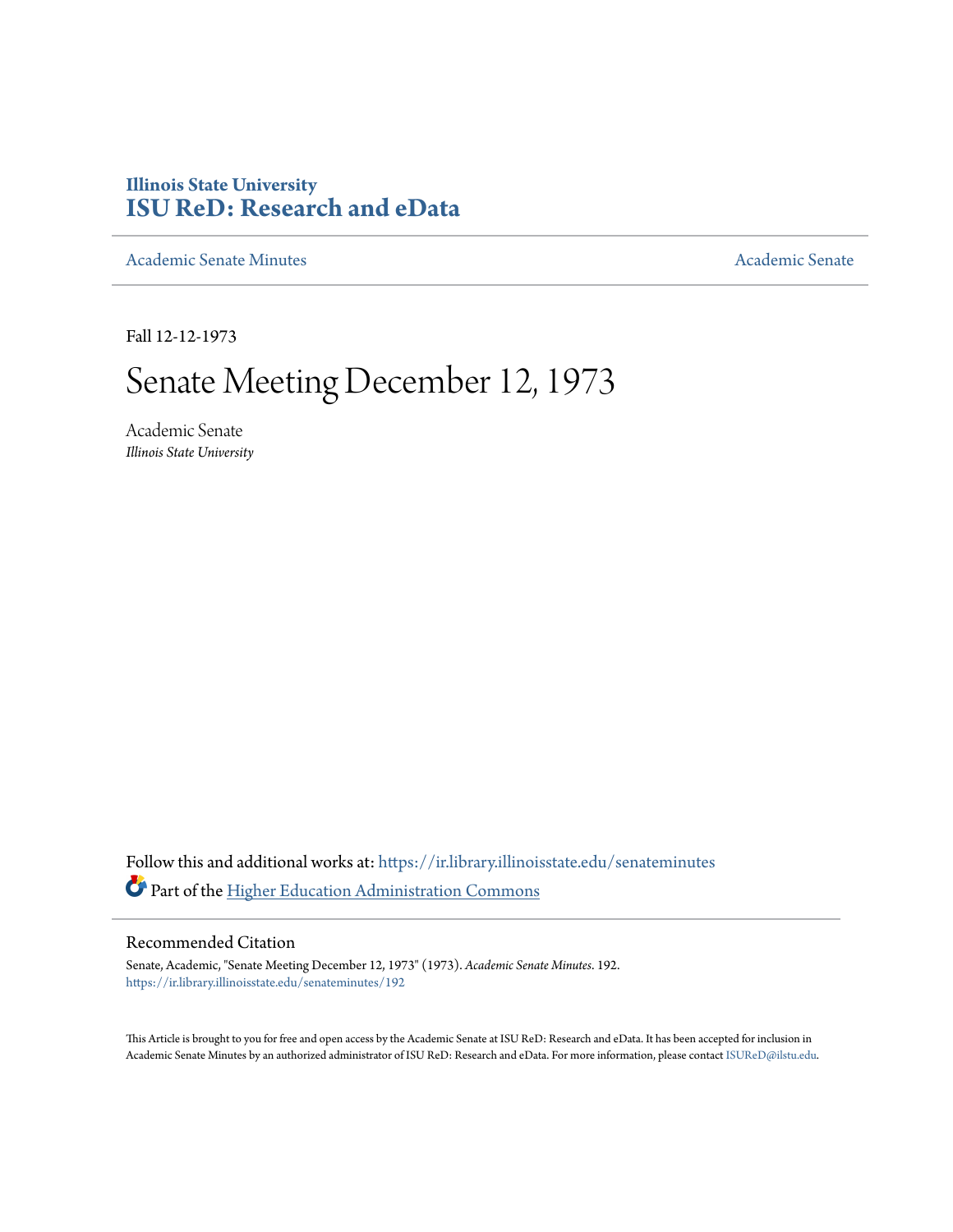Academic Senate Minutes

December 12, 1973 Vol. V, No.6

### CALL TO ORDER

The Chairman called the meeting to order at 7 :05 p. m. in Stevenson 401.

#### ROLL CALL

The Secretary called the roll and declared that a quorum was present.

#### APPROVAL OF MINUTES

Dean He Igeson stated that there was an error in the Minutes in the date for the implementation of the non-designation of extension credit proposal. The policy will be implemented during the spring semester, 1973-74, rather than in 1975 as stated in the Minutes. A motion (M. Kagy, M. Paiton) to approve the minutes as corrected was approved.

Ms. Janice Tompkins, a student, was introduced by the Chairman who stated that she would be making some tallies of interaction at the Senate meeting. The Chairman stated that the Senate should encourage research.

#### ADMINISTRATOR'S REMARKS

There were no administrator's remarks.

### REMARKS OF THE STUDENT ASSOCIATION PRESIDENT

There were no remarks from the Student Association President.

#### ACTION ITEMS

#### I. Policy on Religious Observances

V, 40

Mr. Young reported for the Administrative Affairs Committee on the Policy on Religious Observances. A motion (M. Young, M. Stoner) to accept the policy on religious observances as distributed was made. M. Woods raised a question if travel was involved in this statement; for instance, what if some one had to go to Pike's Peak in order to make the proper religious observance. The motion passed, with  $M_5$ . Lindstrom abstaining. (See Appendix A)

#### 2. Election of Faculty Members to the Auditorium Committee

Ms. Amster made an appeal for a member of the Fine Arts area to be elected to the Auditorium committee. The Chairman announced that the floor was open for nominations. M. Kagy nominated Laurance Quane from the College of Applied Science and Technology.

V, 39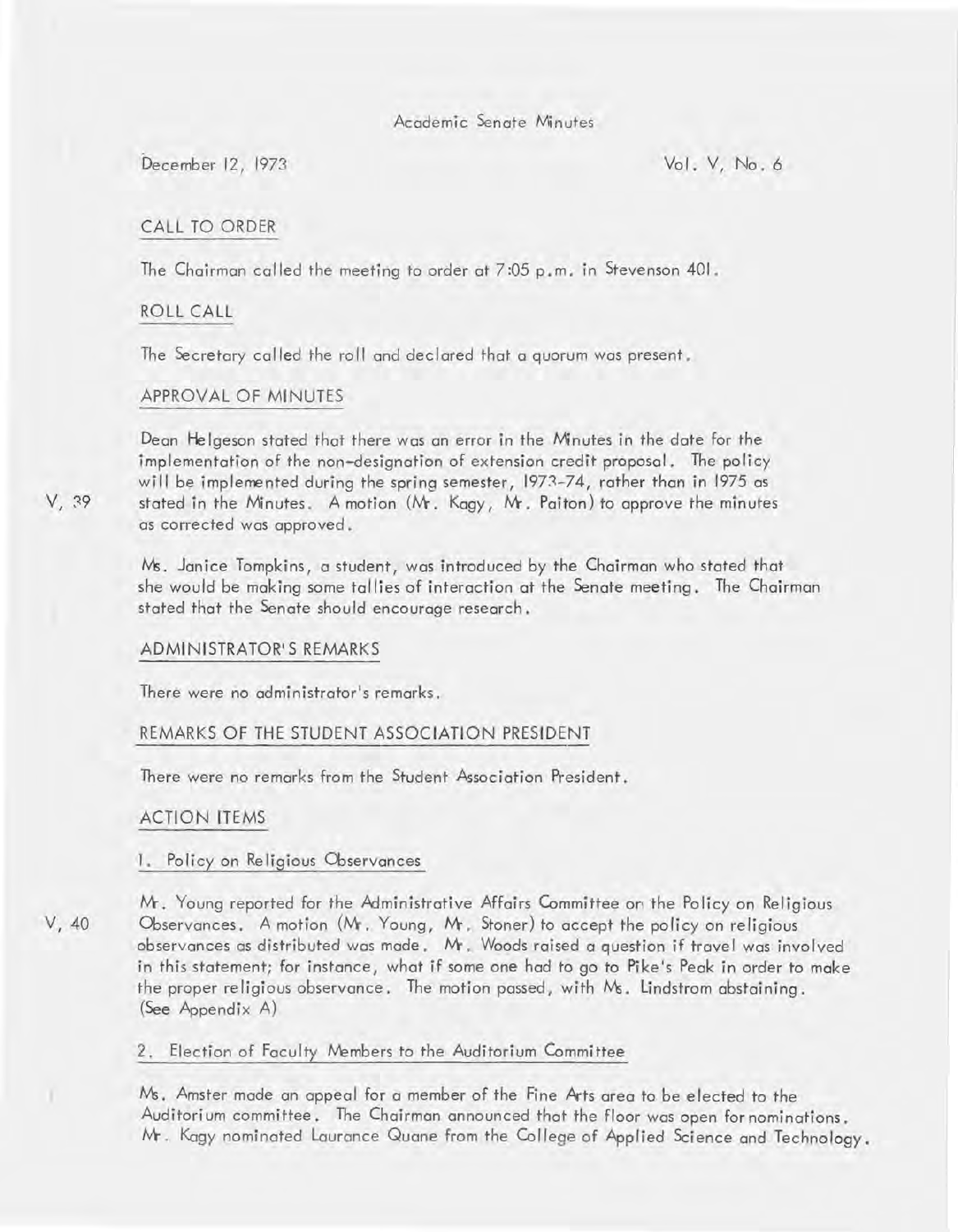M-. Woods asked for a clarification of the duties and functions of the committee. It was determined that this was an advisory committee on the use of the auditorium rather than a committee responsible for the selection of the programs presented in the auditorium. A motion (Mr. Madore, Mr. Morris) that nominated cease passed on a voice vote. The Chairman ruled that the top three nominees would be appointed to the committee, rather than requiring a majority for each seat.

#### 3. Appointment of Member to Faculty Grievance Committee

The Chairman announced that Ted Ichniowski was next in line on the Faculty Grievance Committee and would be appointed to the vacancy.

#### 4. Approval for Publication of Tenure Statement

The Chairman turned the meeting over to Mr. Madore, Chairman of the Faculty Affairs Committee. M. Madore asked that Ms. Margaret Jones, Chairman of the Faculty Status Committee, join him at the table for a presentation of the tenure statement. M. Madore asked for reactions to the tenure statement. M. Champagne asked if there was an inconsistency in that at one point the document states that teaching is the highest weight in the approval of tenure and then later the policy states that each department shall have some flexibi lity in determining the emphasis. Ws. Jones and  $Mr$ . Madore explained the intent of the wording. They both explained that teaching must have the major portion of the weight in granting tenure even though the department has flexibility in weighing the other factors. M. Champagne pointed out that the Academic Planning Committee is coming out with a draft of the academic plan. M-. Champagne's interpretation of the Academic Planning Committee draft was that teaching and research were equally important parts of the institutional mission. After some explanation of why the tenure criteria would be in conflict with the thinking of the Academic Planning Committee, M. Champagne moved (M. Champagne, M-. Duty) that we strike "with teaching the most important" in the second sentence of Roman numeral II. Mr. Madore said that he would oppose the amendment, because there had been ample opportunity for input into this document and that this was rewriting the document on the floor. Ws. Jones, Chairman of the Faculty Status Committee, pleaded for the statement as originally proposed on the grounds that it offered more balance between the various thrusts of the University. M. Champagne countered that the deletion of the phrase would in fact retain the flexibility which the sponsors of the plan intended. Mr. Ficek called for a roll call vote on the amendment. M. Woods raised a question about the specificity of the sentence which Mr. Champagne was attempting to delete. Mr. Duty stated that all the Champagne amendment did was to take the emphasis off of teaching. M. Paiton said that he was against the Champagne amendment because he felt that teaching was most important. Additional debate took place about the merit of removing the phrase as recommended by M. Champagne. Dean He Igeson asked if the rest of the document was acceptable to Mr. Champagne and if he planned further amendments. The motion to strike the phrase "with teaching the most important" failed, 27-12-1.

V, 43 A motion (Mr. Madore, Mr. Paiton) to approve the distribution of the tenure statement was made. Mr. Madore and Ms. Jones agreed to accept the word "during" in place of

V, 42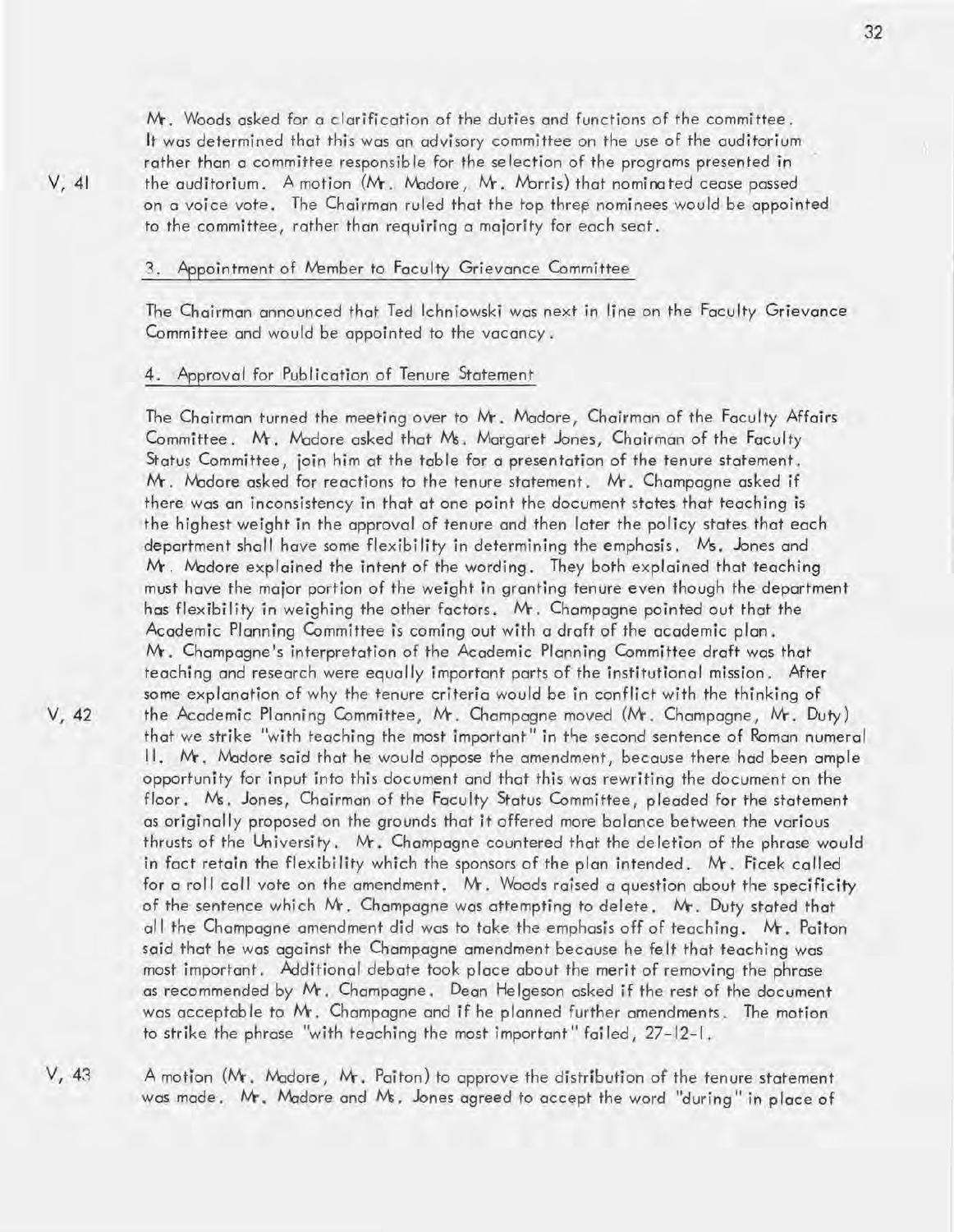"completing" in the last paragraph of section  $\Pi$ . Mr. Kachur asked if there was a reciprocal relationship between promotion and tenure. The answer received was no; promotion may imply tenure, but tenure does not imply promotion. A question was raised about how long a person could go without receiving tenure. Mr. Madore reminded the Senate that this was a Board policy and the present policy under consideration did not involve this matter. In answer to a question by M. Woods,  $N<sub>s</sub>$ . Jones admitted that the requirement for a terminal degree in the discipline is new. Ms. Jones stated that she expected the FSC to realize that this is a change and that this policy will have to be implemented over a long period of time with some leeway for various faculty members. A roll call vote was asked on the document. The motion to approve the publication of the tenure statement was approved. M-. Kagy stated that faculty should be notified in the Minutes that the requirements for a terminal degree would be phased in gradually. (See appendix B.)

The Chairman announced the results of the election of faculty members for the Auditorium Committee: Mr. Michael Pollock, Music; Mr. John Kirk, Theatre; and Mr. Laurance Quane, Industrial Technology, were elected to the committee.

#### I NFORMATION ITEM

a.

#### I. Fall Report of the Academic Affairs Council of the Conference of Midwestern Universities.

The Chairman announced that  $Mr$ . Hill was not able to be present but that he would be glad to meet with any member of the Senate personally to explain his report on the AACMU. (See Appendix C.) COMMITTEE REPORTS

Executive Committee - The Chairman announced the procedures established for the se lection of the members of the Task Force on Human Resources Management. (See Appendix D)

Academic Affairs Committee -  $Mr$ . Champagne made a report from the Academic Affairs Committee. He requested that this item be moved to an information item. Mr. Champagne asked that Dr. Dieterle, Chairman of the Academic Standards Committee, join the Senate at the table to discuss the matter. Data from the administration shows that there are thirteen cases where the students' grades have changed from W to F on the basis of this withdrawal policy. The Academic Affairs Committee proposed that the withdrawal policy be changed by de leting the following paragraph from page 31 of the 1973-74 catalog:

> F will be given to a student who withdraws unofficially from a course. Withdrawal will be considered unofficial after three weeks of unexplained absences or by the close of the semester whichever is the shorter time.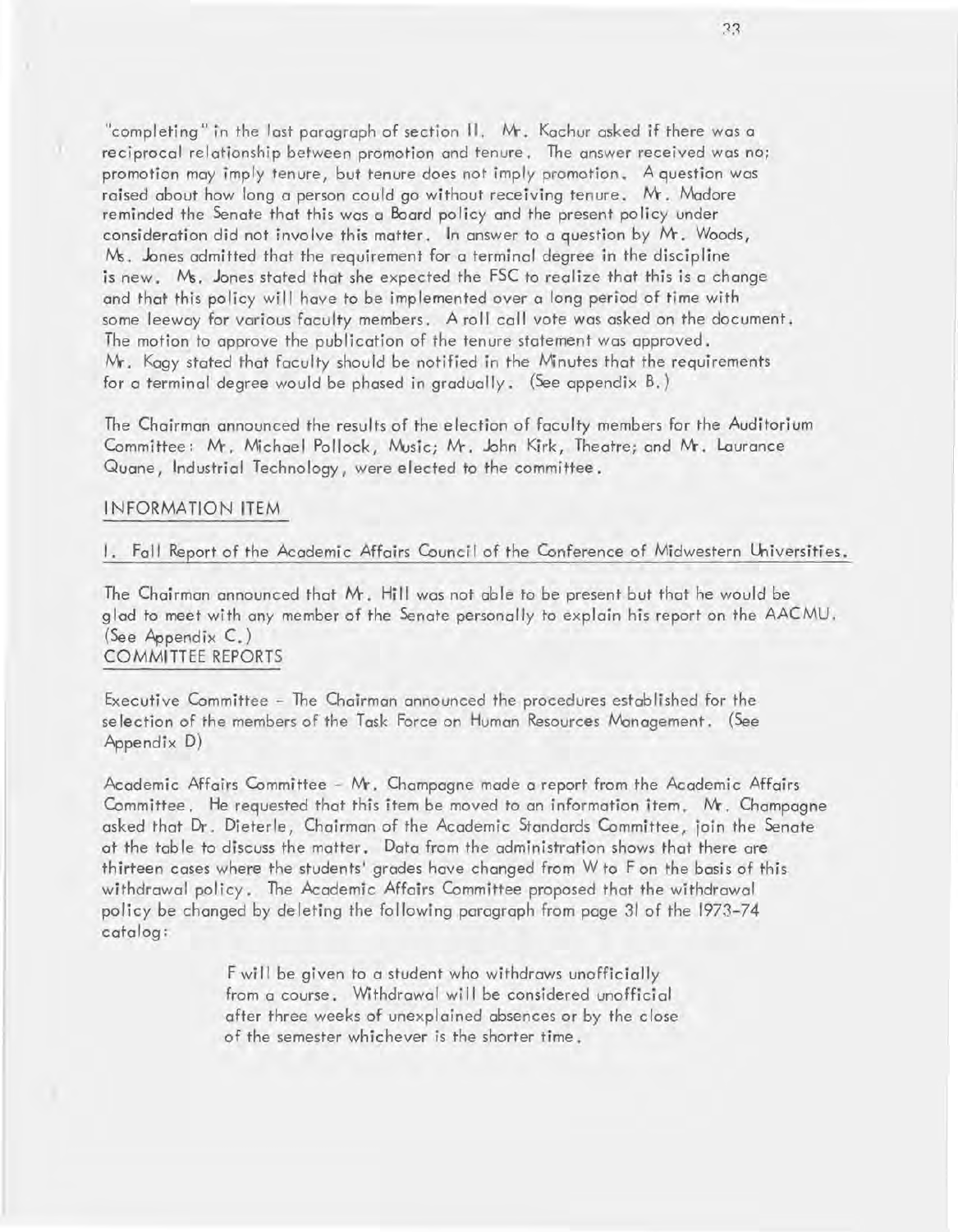The Chairman ruled that this will be an action item at the January Senate meeting. A question of whether this would be retroactive was raised. M. Champagne stated that to make it retroactive would be a direct intervention into the grading process by the Senate since this policy has been on the books for many years. Dean Helgeson asked that the Senate permit Dean Belshe to address the Senate on the topic of the withdrawal policy. Dean Belshe raised a question about cases where students withdraw after the fourteenth week. M. Woods raised some problems which have occurred under the present plan and asked if the Academic Standards Committee had taken care of them. He was reassured by M. Champagne that all the various pieces of the withdrawal policy were being taken care of by some future revisions under consideration. Dean He Igeson pointed out that when a student signs a form to withdraw, the form warns him that he might get an F if he has not attended class for three weeks.

#### COMMUNICATION

The Chairman read a note from former student body president Phil Steffen, presently with the Peace Corps in Ethiopia, discussing educational problems in Ethiopia.

V, 44 A motion (M. Kagy, M. Madore) to adjourn passed. The meeting ad journed at 8 :10 p. m.

For the Academic Senate,

Charles R. Hicklin, Secretary

CRH<sub>pl</sub>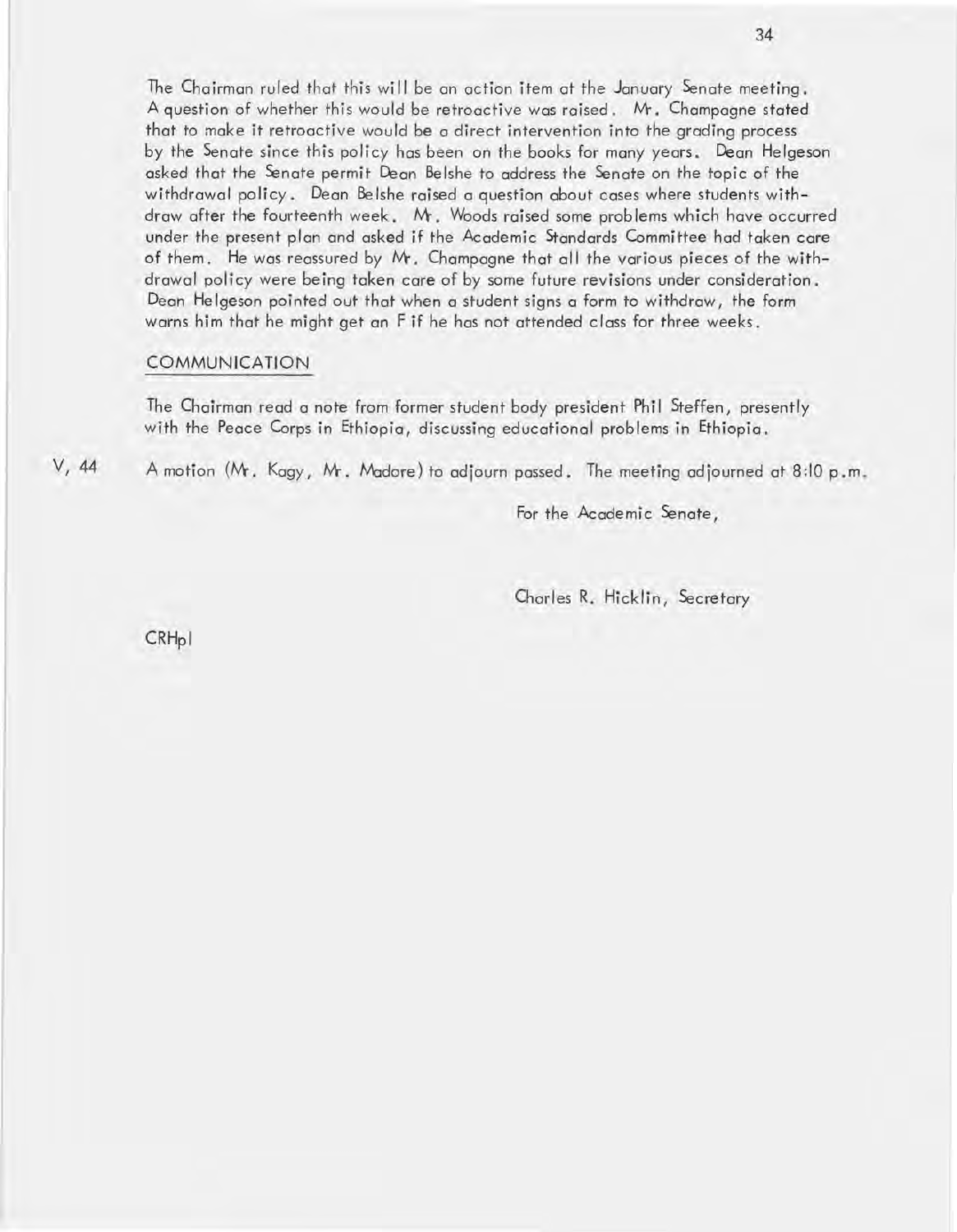Date:  $12/12/73$  Volume No: V Page: ?5

|             | ATTEN-<br>DANCE | <b>VOTE</b> |                  |                  |             |                |             |             | VOICE VOTE    |             |           |
|-------------|-----------------|-------------|------------------|------------------|-------------|----------------|-------------|-------------|---------------|-------------|-----------|
| <b>NAME</b> |                 | Motion<br>壮 | Motion<br># $42$ | Motion<br># $43$ | Motion<br># | Motion<br>$\#$ | Motion<br>硩 | Motion<br>栞 | Motion<br>No. |             | YES NO    |
| Amster      | P               |             | NO.              | YES              |             |                |             |             | 29            | X           |           |
| Barford     | A               |             |                  |                  |             |                |             |             | 40            | X           |           |
| Cetwinski   | $\forall$       |             |                  |                  |             |                |             |             | 41            | $\mathsf X$ |           |
| Champagne   | P               |             | YES              | NO.              |             |                |             |             | 42            |             | roll call |
| Chesebro    | P               |             | <b>NO</b>        | YES              |             |                |             |             | 4.3           | roll call   |           |
| Clifton     | P               |             | NO.              | <b>YES</b>       |             |                |             |             | $\Delta A$    | $\times$    |           |
| DeMarini    | A               |             |                  |                  |             |                |             |             |               |             |           |
| Duty        | P               |             | YES              | YES              |             |                |             |             |               |             |           |
| Edwards     | P               |             | <b>NO</b>        | YES              |             |                |             |             |               |             |           |
| Ficek       | $\overline{P}$  |             | NO.              | YES              |             |                |             |             |               |             |           |
| Frankland   | P               |             | <b>NO</b>        | YES              |             |                |             |             |               |             |           |
| Friedberg   | P               |             |                  |                  |             |                |             |             |               |             |           |
| Fuehrer     |                 |             | YES              | YES              |             |                |             |             |               |             |           |
|             | $\overline{A}$  |             |                  |                  |             |                |             |             |               |             |           |
| Harpole     | P               |             | <b>NO</b>        | YES              |             |                |             |             |               |             |           |
| Hicklin     | P               |             | <b>NO</b>        | <b>YES</b>       |             |                |             |             |               |             |           |
| Johnston    | $\overline{A}$  |             |                  |                  |             |                |             |             |               |             |           |
| Jones       | P               |             | NO.              | YES              |             |                |             |             |               |             |           |
| Kachur      | P               |             | <b>YES</b>       | NO.              |             |                |             |             |               |             |           |
| Kagy        | P               |             | NO.              | <b>YES</b>       |             |                |             |             |               |             |           |
| Liberta     | P               |             | <b>YES</b>       | <b>YES</b>       |             |                |             |             |               |             |           |
| Lindstrom   | P               | Abstain     | <b>NO</b>        | YES              |             |                |             |             |               |             |           |
| Linne       | P               |             | NO.              | YES              |             |                |             |             |               |             |           |
| Little      | A               |             |                  |                  |             |                |             |             |               |             |           |
| Madore      | P               |             | NO.              | YES              |             |                |             |             |               |             |           |
| McMillan    | P               |             | <b>NO</b>        | YES              |             |                |             |             |               |             |           |
| Mead        | A               |             |                  |                  |             |                |             |             |               |             |           |
| Meadors     | A               |             |                  |                  |             |                |             |             |               |             |           |
| Mensinger   | P               |             | NO.              | YES              |             |                |             |             |               |             |           |
| Merker      | P               |             | <b>NO</b>        | <b>YES</b>       |             |                |             |             |               |             |           |
| Potter      | P               |             | YFS.             | NO.              |             |                |             |             |               |             |           |
| Rennels     | P               |             | YES              | YES              |             |                |             |             |               |             |           |
| Rex         | A               |             |                  |                  |             |                |             |             |               |             |           |
| Roderick    | P               |             | <b>NO</b>        | YFS              |             |                |             |             |               |             |           |
| Smith       | P               |             | YES              | YES              |             |                |             |             |               |             |           |
| Stoner      | P               |             | Present          | YES              |             |                |             |             |               |             |           |
| Sutherland  | P               |             | <b>NO</b>        | YES              |             |                |             |             |               |             |           |
| Tarrant     | P               |             |                  | <b>YES</b>       |             |                |             |             |               |             |           |
| VanTine     | P               |             | <b>NO</b>        |                  |             |                |             |             |               |             |           |
| White       | P               |             | NO.              | NO.              |             |                |             |             |               |             |           |
| Paiton      |                 |             | NO.              | YES              |             |                |             |             |               |             |           |
| Wissmiller  | P<br>P          |             | <b>NO</b>        | YES              |             |                |             |             |               |             |           |
| Workman     |                 |             | <b>NO</b>        | <b>YES</b>       |             |                |             |             |               |             |           |
|             | P               |             | <b>NO</b>        | YES              |             |                |             |             |               |             |           |
| Wong        | P               |             | YES              | YES              |             |                |             |             |               |             |           |
| Woods       | P               |             | <b>YES</b>       | YES              |             |                |             |             |               |             |           |
| Young       | P               |             | <b>YES</b>       | YES              |             |                |             |             |               |             |           |
| McConnell   | p*              |             |                  | <b>YES</b>       |             |                |             |             |               |             |           |
| Budig       | P               |             | NO.              | YES              |             |                |             |             |               |             |           |
| Helgeson    | P               |             | <b>YES</b>       | <b>YES</b>       |             |                |             |             |               |             |           |
| Gamsky      | P               |             | NO.              | YES              |             |                |             |             |               |             |           |
| Morris      | P               |             | <b>NO</b>        | YES.             |             |                |             |             |               |             |           |

 $^2$ Arrived late

ĭ,

 $\sim$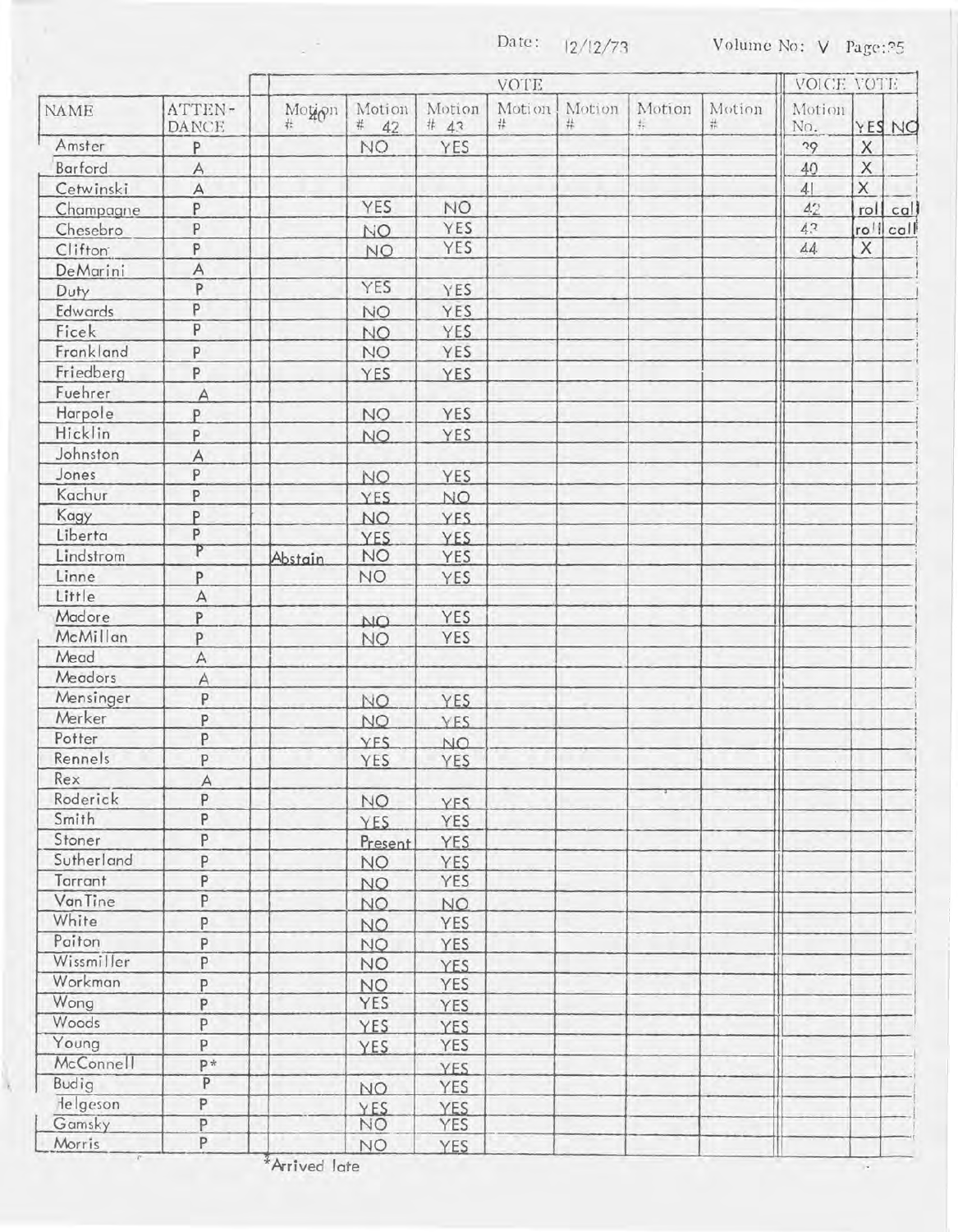APPENDIX A

#### Policy on Religious Observances

Illinois State University accepts its responsibility under the Federal Civil Rights Act of 1964, as amended in 1972, which provides that an employer must make reasonable accommodation to the religious needs of employees. The University will reasonably accommodate its students, faculty, and staff who are unable to fulfill their regular duties on the occasion of a religious observance. Faculty and staff should observe normal procedures for absence from their duties. Students who are unable to attend class or take examinations for religious reasons will be given information needed to make up classes and work which were missed or to take the examination on an alternate, acceptable day.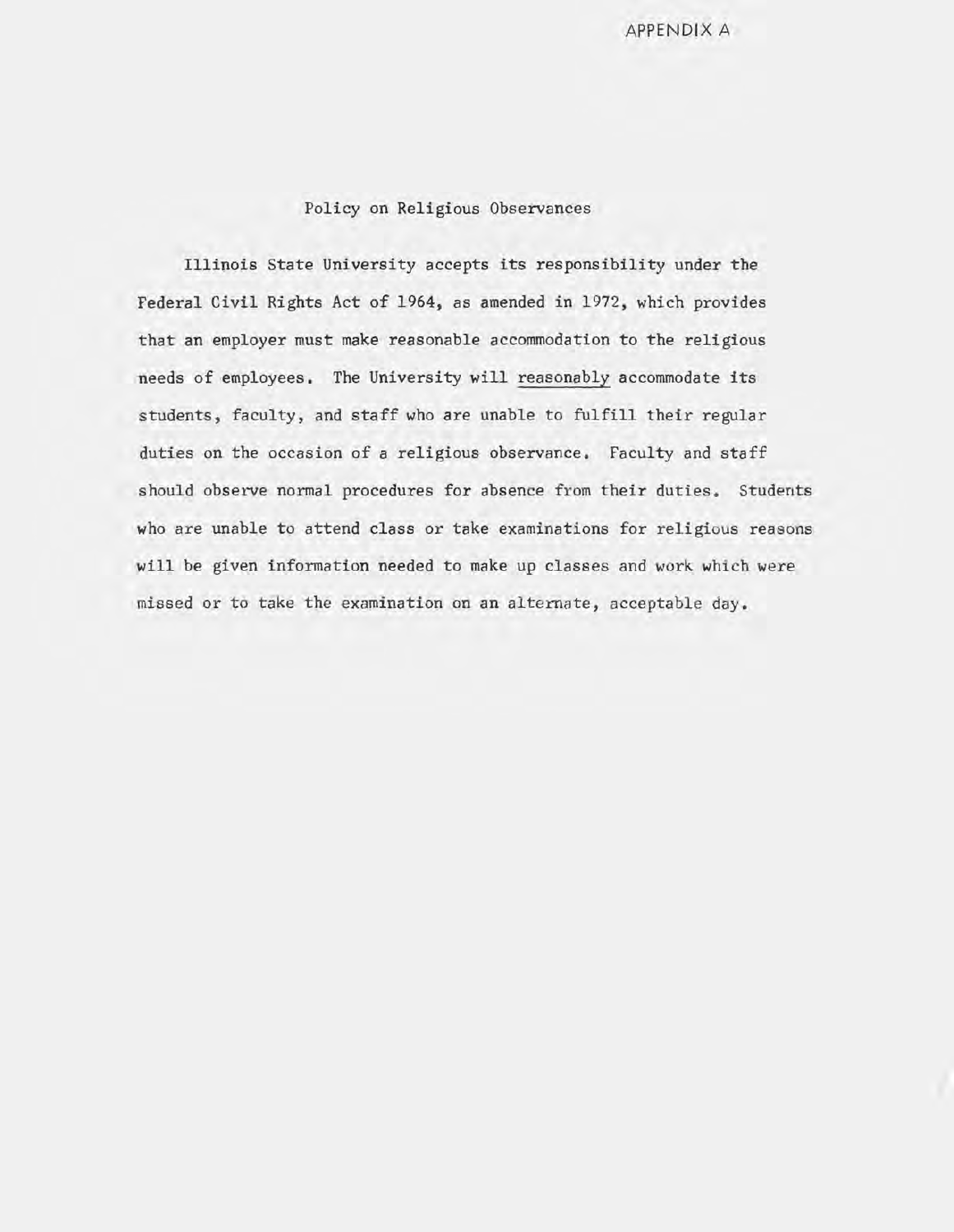Tenure Statement for

Illinois State University - Approved by Academic Senate, December 12, 1973

#### I. Nature of Tenure

The 1940 Statement of Principles on Academic Freedom and Tenure\* states: "After the expiration of a probationary period, teachers or investigators should have permanent or continuous tenure, and their service should be terminated only for adequate cause, except in the case of retirement for age, or under extraordinary circumstances because of financial exigencies." The 1940 Statement also provides the rationale for tenure:

> "Tenure is a means to certain ends; specifically: (1) Freedom of teaching and research and of extramural activities, and (2) a sufficient degree of economic security to make the profession attractive to men and women of ability. Freedom and economic security, hence, tenure, are indispensable to the success of an institution in fulfilling its obligations to its students and to society."

Recognition of the tenure concept and its rationale are provided in: (1) Article IV, Section 5 of the Governing Policy for the Regency Universities; and (2) Article III, Sections 2 and 3 of the Illinois State University Constitution. Briefly summarized, academic tenure is an arrangement under which faculty appointments, after successful completion of a probationary period, are continued, subject to dismissal for adequate cause or unavoidable termination on account of bona fide financial exigency or termination of institutional program, until retirement for age or physical disability. The probationary appointment is that period of professional service during which a faculty member does not hold tenure and is carefully and systematically observed by colleagues for the purpose of evaluation of his professional qualifications. At the end of this period, the faculty member either receives tenure or is not reappointed.

#### II. Criteria for Tenure

The statements below are the primary criteria considered important at Illinois State University in making a tenure recommendation.

1. Consideration for tenure is predicated upon receipt of a terminal degree or its equivalent in the discipline, as determined by the department and college, together with other professional qualifications and accomplishments, including teaching competence, in the candidate's field of academic endeavor.

2. There must be evidence of continuing high -quality performance during the probationary period. A reasonable guideline would be that a candidate should have consistently high ratings during the probationary period in teaching, scholarly productivity, and service, with teaching the most important.

<sup>\*</sup>This statement was prepared and endorsed by the Association of American Colleges and the American Association of University Professors and has been endorsed by most American colleges and universities and national professional associations.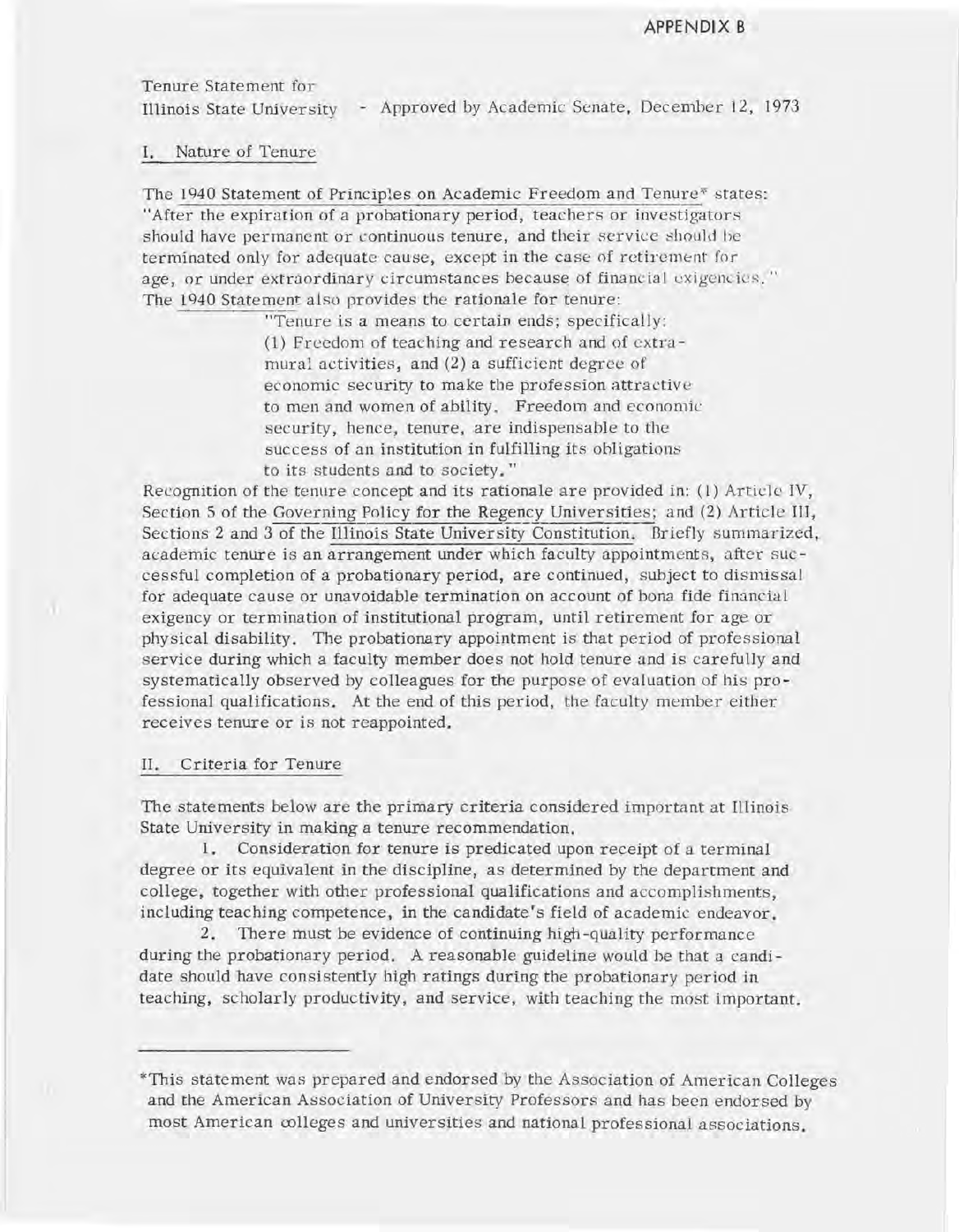Tenure Statement - page two

Departments may elect to assign varying weights to each category of University service, under FSC guidelines, to reflect departmental missions. For a tenure recommendation to be made, it is understood that: (a) the overall pattern of quality teaching, scholarship, and service is considered; (b) when a judgment for tenure is made, there is an expectation that the high-quality performance will continue.

3. The candidate's academic specialty must be in keeping with the longrange goals of the department and the University if tenure is to be recommended.

4. The candidate must have demonstrated the capability to work responsibly and knowledgeably with colleagues toward the goals of the department and the University.

Exceptions to these criteria, while possible, will he rare. The Faculty Status Committee acknowledges the importance of an annual review of each faculty member during the probationary period which takes into account the overall record of the faculty member in relation to his assignment and considers all contributions of the faculty member to the academic community.

#### III. Procedural Considerations in Relation to Tenure

Evaluation of a faculty member during the probationary period is a continuing process which avoids a single judgment in the final year before the tenure recommendation is to be made. Inherent in the annual evaluation process is the responsibility at the department level to communicate in writing to the faculty member areas of both strangth and weakness in his progress toward tenure. An annual progress report is made in writing to each non-tenured, full-time teaching faculty member.

Tenure and promotion decisions for faculty are closely related. Thus a promotion should be made only when tenure could be recommended.

All tenure recommendations are initiated in the department, and supporting evidence is provided. Departmental recommendations are reviewed at the college and University level. The departmental recommendation, with appropriate evidence and documentation, is prepared in the year prior to the final year of the probationary period.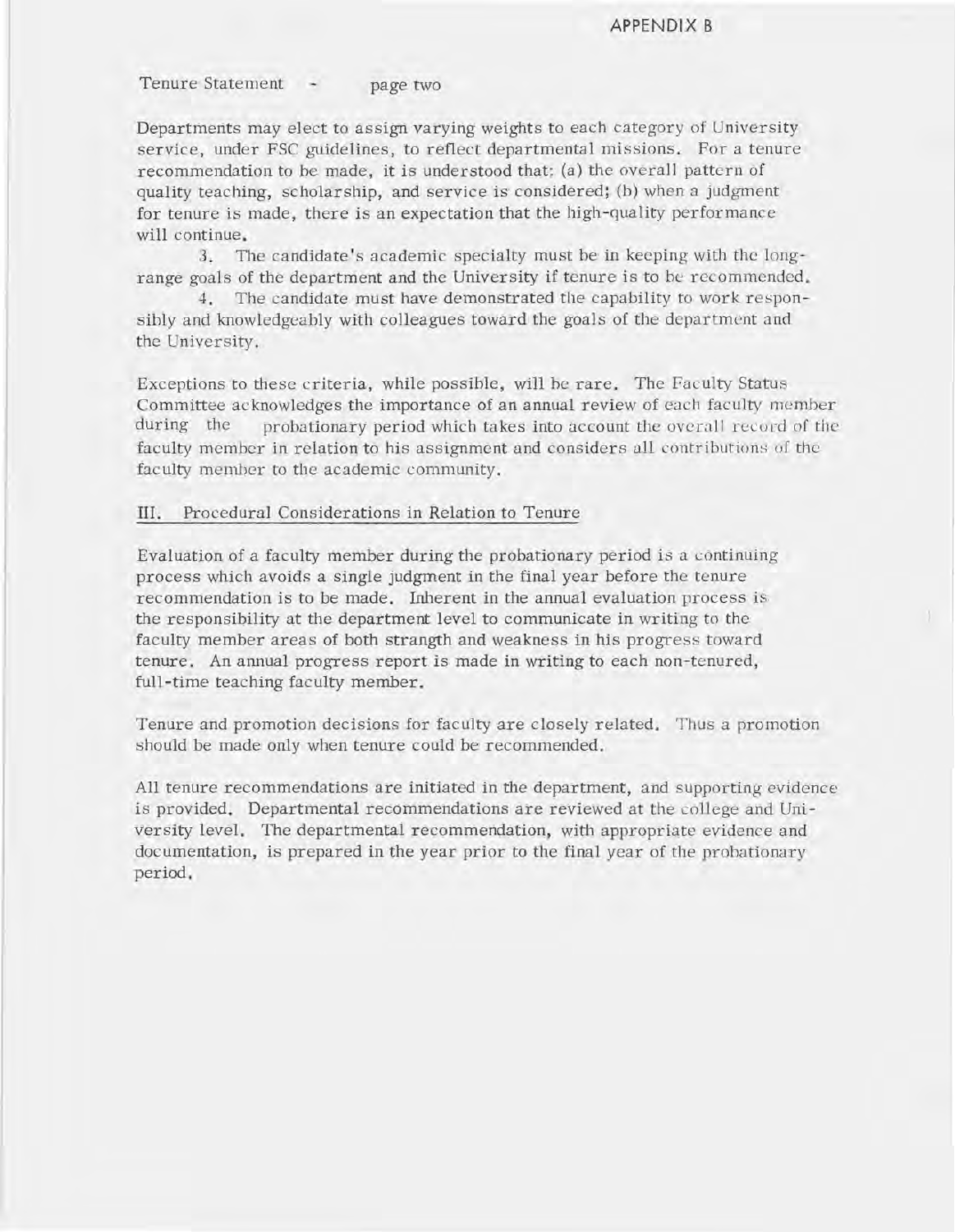SPECIAL NOTE:

 $\mathbf{u}$ 

IN ACCORDANCE WITH A REQUEST BY SENATE MEMBERS, THIS SPECIAL NOTE IS TO INFORM FACULTY MEMBERS THAT ITEM **I,**  SECTION 2 IS A SUBSTANTIAL CHANGE IN POLICY OVER PAST PROCEDURES.

NOTE SHOULD ALSO BE MADE OF THE COMMENTS BY THE FACULTY STATUS COMMITTEE CHAIRMAN THAT THIS "POLICY WILL HAVE TO BE IMPLEMENTED OVER A LONG PERIOD OF TIME WITH SOME LEEWAY FOR SOME FACULTY MEMBERS."

CRHpl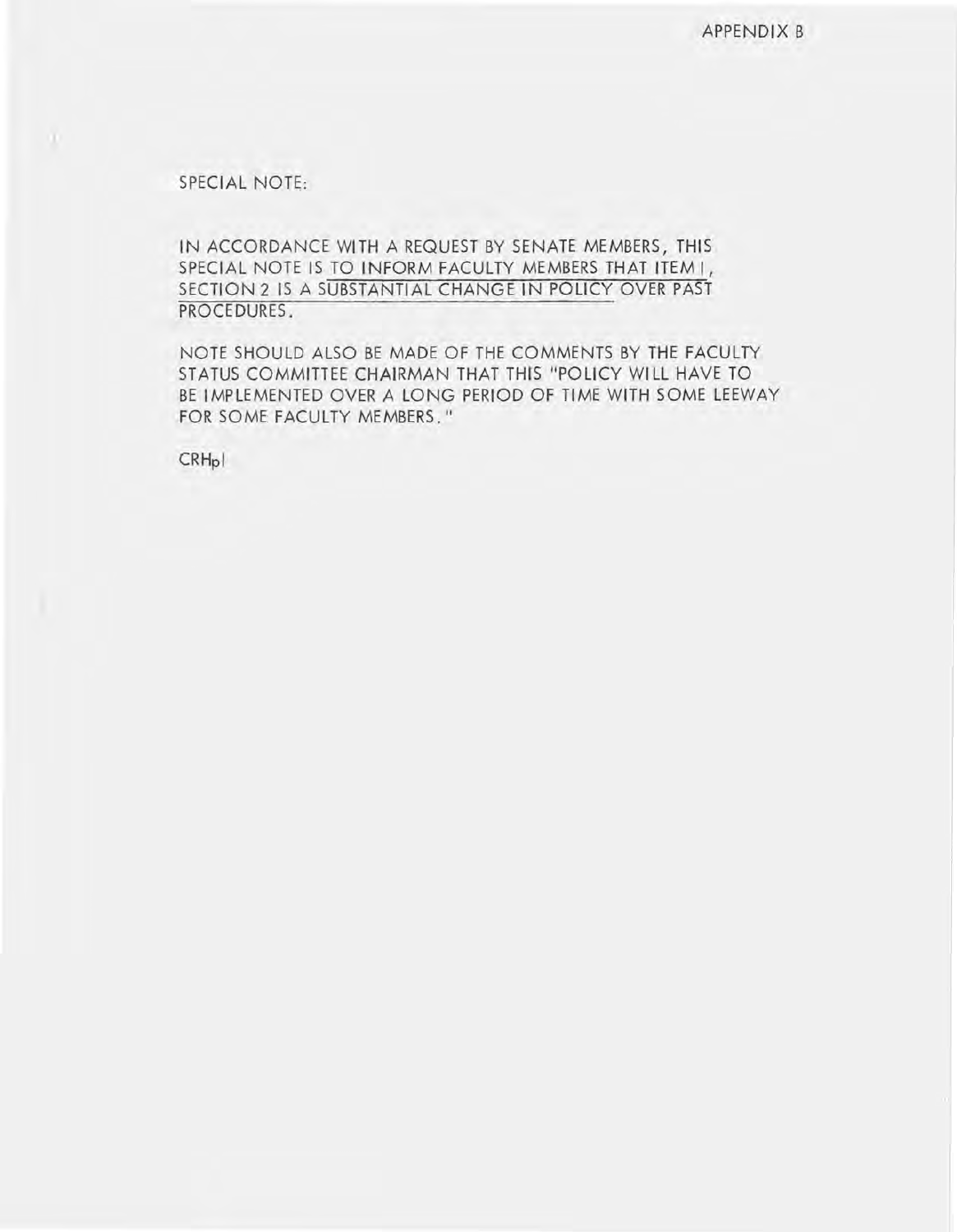#### ILLINOIS STATE UNIVERSITY FOUNDED IN 1857 NORMAL, ILLINOIS 61761

ACADEMIC SENATE

December, 1973

TO : The Academic Senate

FROM : John S. Hill

RE Fall Semester Report - AACMU

As your elected faculty representative to the Academic Affairs Council of the Conference of Midwestern Universities, I am submitting this report on AACMU activities for this current semester.

1. The interns in the AIM program (Administrative Internships for Minorities) met on this campus September 6-8 for orientation sessions. This consortium program is funded by the Rockefeller Foundation and is serving as the prototype for such programs at other consortia. The Rockefeller group has expressed interest in having this program expanded in size and scope and continued another year, but no firm decision has been made yet. Interns on this campus are Dr. Geraldine Darden, of Hampton Institute, whose mentor is Dean Stanley Shuman, and Dr. William Colvin, whose mentor is Dean Stanley Rives. (Dr. Colvin is from ISU.)

2. The National Science Foundation funded the consortium for a study of the lmprovement of Research Management, which is now underway. The program is the only consortium proposal in America funded by the NSF to date. Another first for the AACMU is the Co-op Education Program, funded by the U.S. Office of Education; ours is the only consortium, to date, with such a program. The Co-op program deals with students acquiring career experiences off campus.

3. The 111 inois Board of Higher Education awarded the Consortium of Laboratory Schools, under the AACMU, \$ 8,000 for a program of "Improved Learning Experiences for Disadvantaged Students." Dr. Vernon Replogle is one of the directors. The IBHE also awarded \$ 10,000 jointly to the AACMU and to the Chicago Consortium of Colleges and Universities to establish an Inter-Institutional Teacher Education Field Center in Chicago.

4. The Conference is planning to study the question of establishing a Professional Development Program which would aid in training some faculty in new skills so as to increase job protection and career mobility and which, also, could develop programs to meet the needs of an ever-changing student population whose desire is for more personalized, non-traditional instruction. Some foundations have expressed their interest in possibly funding such a consortium program.